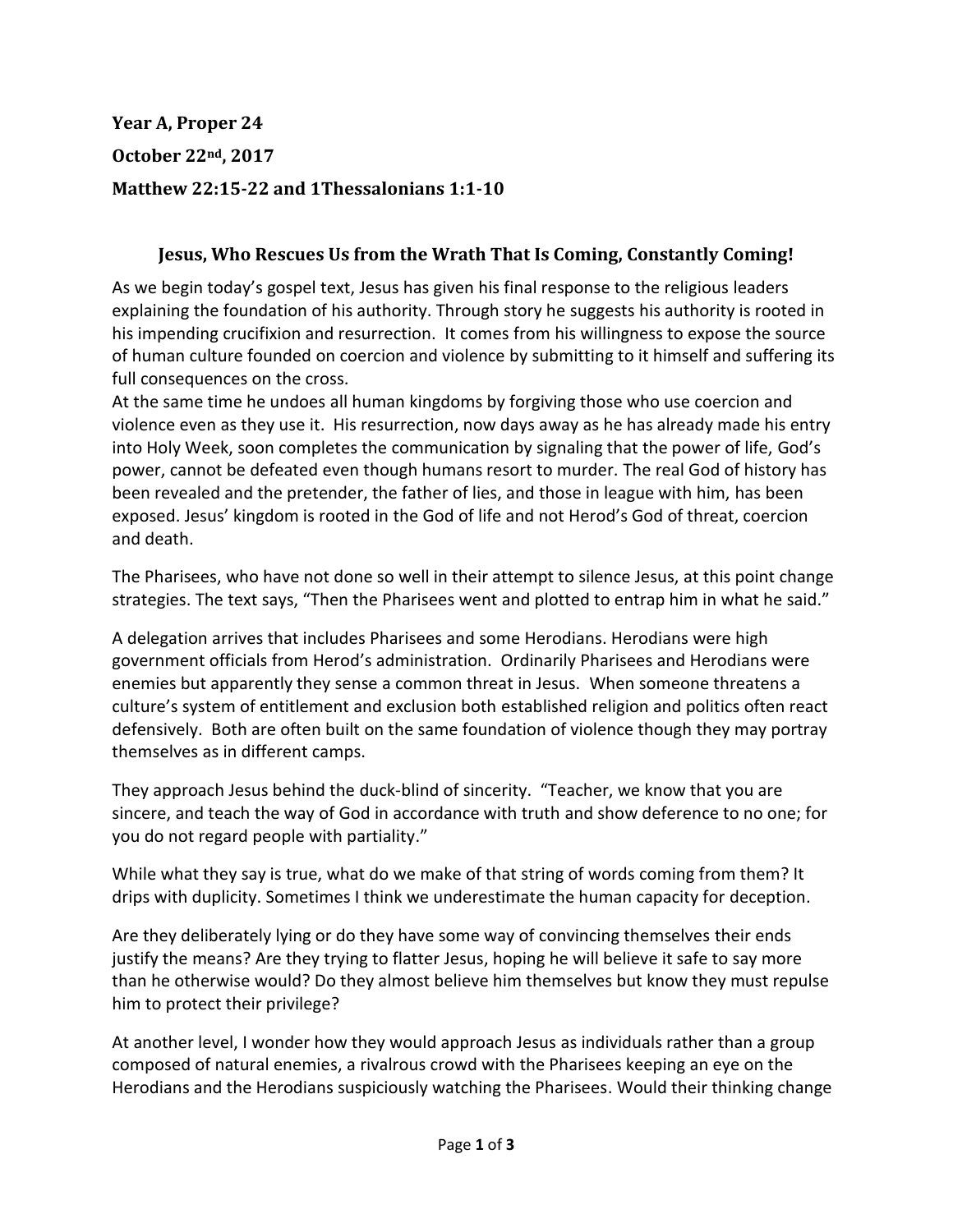if they approached from outside the gravitational pull of group-think rooted in mutual selfinterest?

Was Nicodemus among them? In the Gospel of John, Nicodemus, a very important Jewish leader, comes in the darkness and privacy of night to acknowledge that he believes Jesus.

They reveal their bait. "Tell us, then, what you think. Is it lawful to pay taxes to the emperor, or not?"

The trap is baited with flattery but Jesus sees through it. "Why are you putting me to the test, you hypocrites?" He knows they don't believe in equality of all people before God; that's a lie. He tells them he knows what they are up to and then accepts their challenge.

"Show me the coin used for the tax." he commands. To pay this particular tax to Rome they had to use a special coin issued by the government. Interestingly, Jesus doesn't have one, and so they bring one to him.

"Whose image is this and whose title," He asks? They answer, "The emperor's." Then Jesus says, "Give therefore to the emperor the things that are the emperor's, and to God the things that are God's." In essence he says Caesar made these coins, they bare his image and therefore belong to Caesar; give to Caesar what belongs to him. The Pharisees and even those from Herod's administration know that humans are made in the image of God according to Jewish values and tradition. Being made in his image means they belong to God and will live in a way that conforms to God's desire. God's desire the good of all his people but they have ignored that desire and seek only their own well-being. In one sentence Jesus cuts through the fog of deception. They are amazed and go away.

Whose image shapes us? Are we made in God's image or in the image of Caesar? If we give to God what is God's, who does that change our behavior and values? Caesar makes claims on our money and we must comply, but Caesar can't have our hearts.

In Paul's opening words to the people of Thessalonica he says, "For we know, brothers and sisters beloved by God, that he has chosen you." We didn't choose God, God chose us and we are not available to Caesar.

Paul goes on, "You became imitators of us and of the Lord." We are all imitators and that's a good thing. Imitation is what we humans do; it's unavoidable. We can imitate Caesar or we can imitate our Lord. Whose image will we choose? Let me bring science into this.

In 1992 Scientists in Parma, Italy stumbled on an important neurological discovery. They noticed that when a monkey saw a human grab a peanut, some of the monkey's brain cells fired as though the monkey were grabbing it himself. They labeled these special cells that did this "mirror neurons" and discovered later that humans have more of these than any other creature.

Most scientists now think these mirror neurons make it possible for us to learn and feel with other humans. If that is true, then these neurons are very important for the transmission of